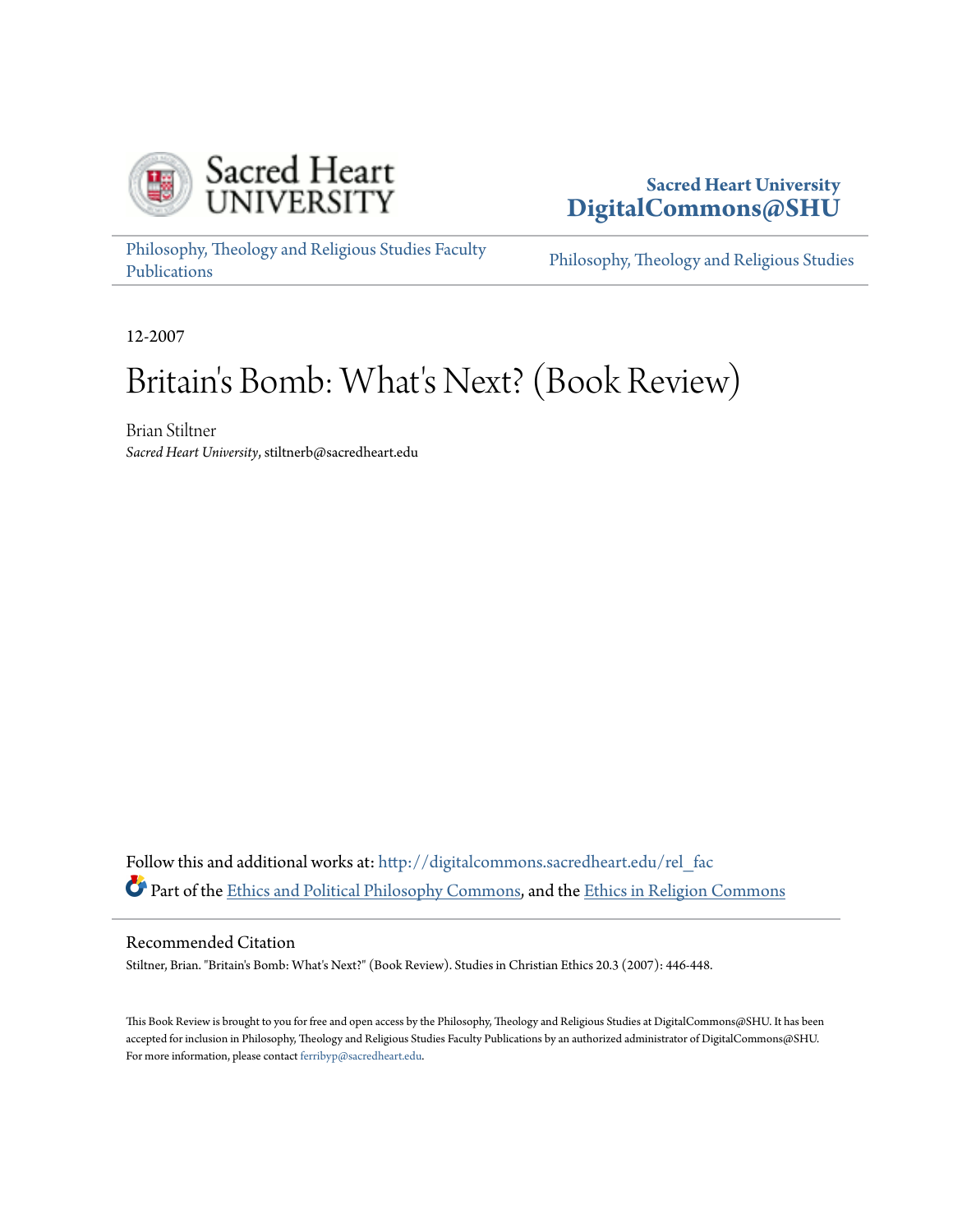**Review of:** *Britain's Bomb: What Next?* Edited by Brian Wicker and Hugh Beach. London:

SCM Press, 2006. xii + 212 pp. £ -- (pb). ISBN 0-334-04096-596-5.

**Appeared in:** *Studies in Christian Ethics*, 2007, Vol. 20 Issue 3, p446-448

**DOI:** 10.1177/09539468070200030608

**Reviewed by:** Brian Stiltner, Sacred Heart University, Fairfield, Connectictut

By the time this review is published, Tony Blair will no longer be Prime Minister of the United Kingdom. He pushed for a decision to be taken by the next general election: he wanted the UK to commit to replacing the current Trident system (a stock of 58 missiles and under 200 warheads, some of these housed on four nuclear submarines) with a new generation of nuclear weapons and submarines. The British Trident submarines are scheduled for retirement between 2019 and 2024, and the warheads have a limited lifespan as well. Although options existed for extending the current system up to 2051, the House of Commons voted in March 2007 by a strong margin to spend at least £20 billion to replace Trident. However, 88 Labour MPs defected from the vote, which was characterised as a strong blow to Blair's leadership.

The looming decision on Trident prompted the writing of this book. The editors aim to contribute to the public conversation on this matter. Whatever the merits of the book, it is to be hoped that it played a role in promoting and will still play a role in informing the public conversation, and it is well suited to do so. (Is there still a conversation to be had? Foreign Secretary Margaret Beckett said at the time that the decision was 'not irreversible.') A project of the Council on Christian Approaches to Defence and Disarmament, the volume is edited by Brian Wicker and Hugh Beach, who are chair and vice-chair, respectively, of the organisation.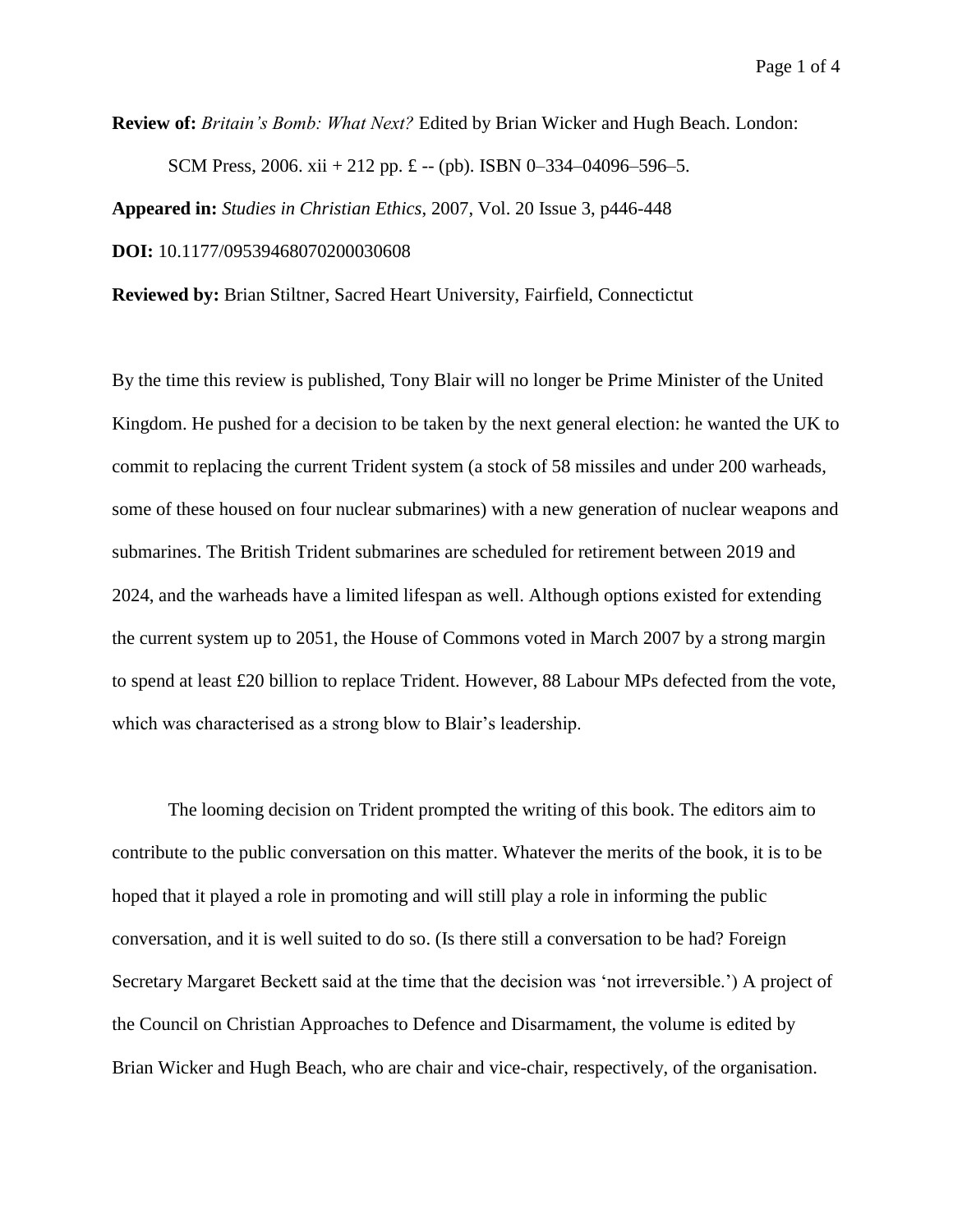Page 2 of 4

They bring together contributors of both religious and secular mindset, most all of them active in research and advocacy on nuclear policy. Some, including co-editor Beach, had careers in the British military; some have held in public posts concerning defence policy. The authors represent a range of policy positions: from nuclear-pacifism (Tony Kempster's title proclaims, 'The Bomb is Not a Holy Weapon of Peace!') to realism (Oliver Kamm leads with, 'If Our Enemies Have Nuclear Weapons, So Must We.') Most of the contributors take up positions between these poles, and most are moderately to severely critical of the Blair plan.

Each of the thirteen essays is readable, concise, and possesses its own merits. The editors add two valuable features. The first is an excellent introduction that summarizes the shape and status of the conversation created by thirteen essays. This introduction identifies nine 'points of consensus' among the contributors and fourteen 'bones of contention,' the latter divided into ethical, political, legal, technical/strategic, and theological issues. Among the consensus points are that the rationale for Britain's deterrent is up for question after the end of the Cold War, that its deterrent is of no use against terrorist groups, and that updating the arsenal could well undermine the cause of non-proliferation. The bones of contention include well-worn ethical issues in the nuclear deterrence debate. Of particular interest is how the collection as a whole interweaves the ethical issues with political and strategic debates over whether Britain really still 'needs' a nuclear deterrent and what benefits and risks would accrue to a decision to let the nuclear programme expire.

The second beneficial feature of the book is a 'Technical Annex' by Hugh Beach. This twenty-page appendix explains the basic facts that are publicly known about Britain's nuclear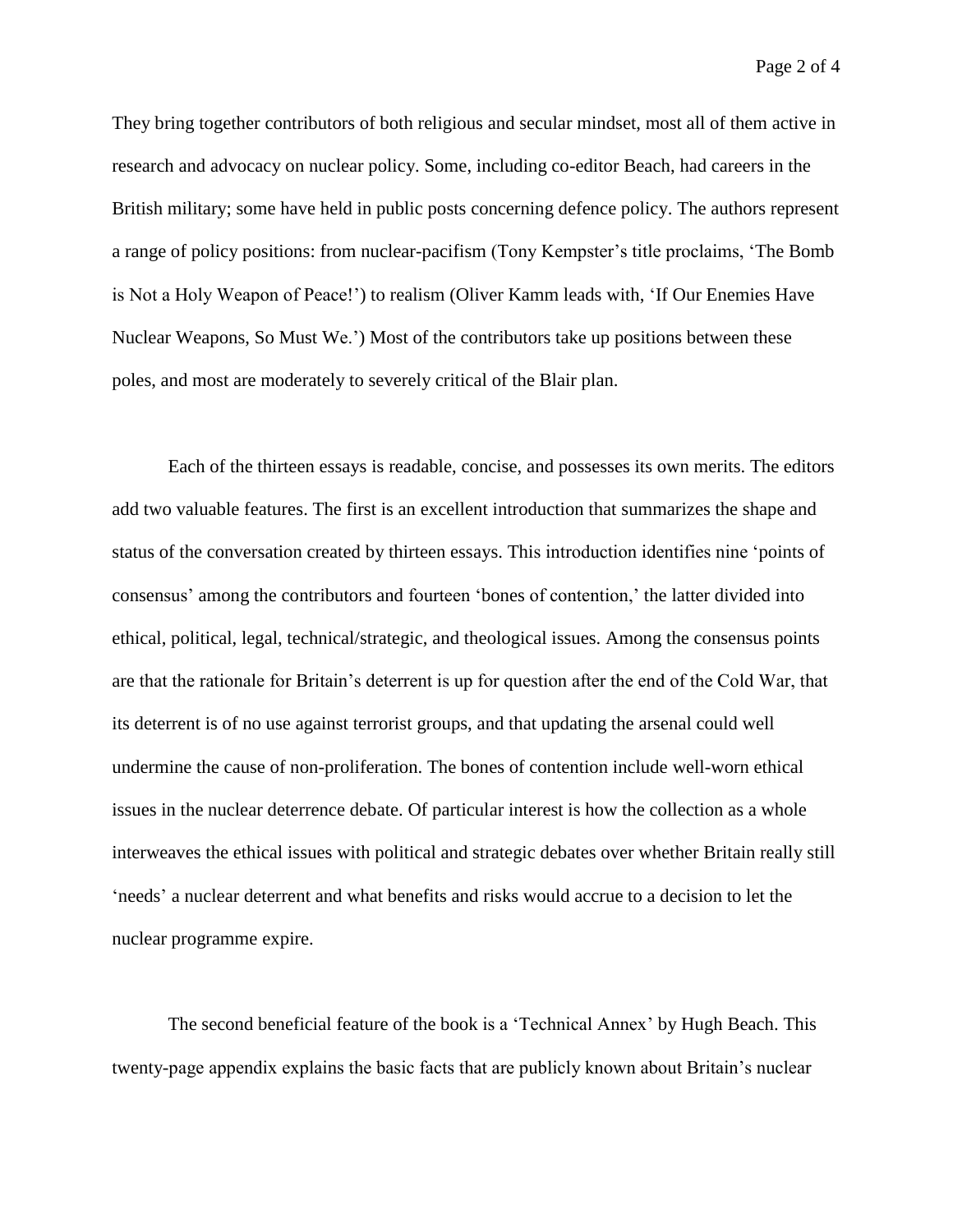Page 3 of 4

programme. Also discussed here is the dependence of the Trident system on the United States. It is not clear that a Trident missile could be launched and effectively targeted without U.S. approval and support, although Beach concludes is possible. However, 'the whole system would start to become unworkable and probably unsafe within a matter of a year or so' (191).

There are three potential audiences for this book. The first, naturally, comprises church members and others involved in theological conversations about the ethics of war and peace, especially in the UK. The description on the back cover aims the book at 'every Christian concerned about the action of the current government in relation to the future defence of the country.' This audience will find much of value within, though little of it explicitly theological. Only Bishop Richard Harries addresses some theological foundations for his just-war based acceptance of nuclear deterrence. A few of the contributors who strongly favour disarmament appear to be motivated by faith and religious teaching, but the connections are not explicitly drawn. This indirect role for religion might be expected in a debate on an applied ethical issue; and it might be bemoaned or celebrated or simply noticed—that is a matter for another discussion. The second audience is all citizens of the UK who are interested in the same 'actions of the current government.' Of course, shouldn't everyone be concerned? While no civic population shows universal interest in any policy issue, it is possible that the high dismay in the UK over the Iraq War will translate into heightened interest in the decision about renewing Trident. At the moment, the decision to renew Trident has majority public support, but advocates for the options of ending or reducing the programme can find considerable and well-framed arguments in this book.